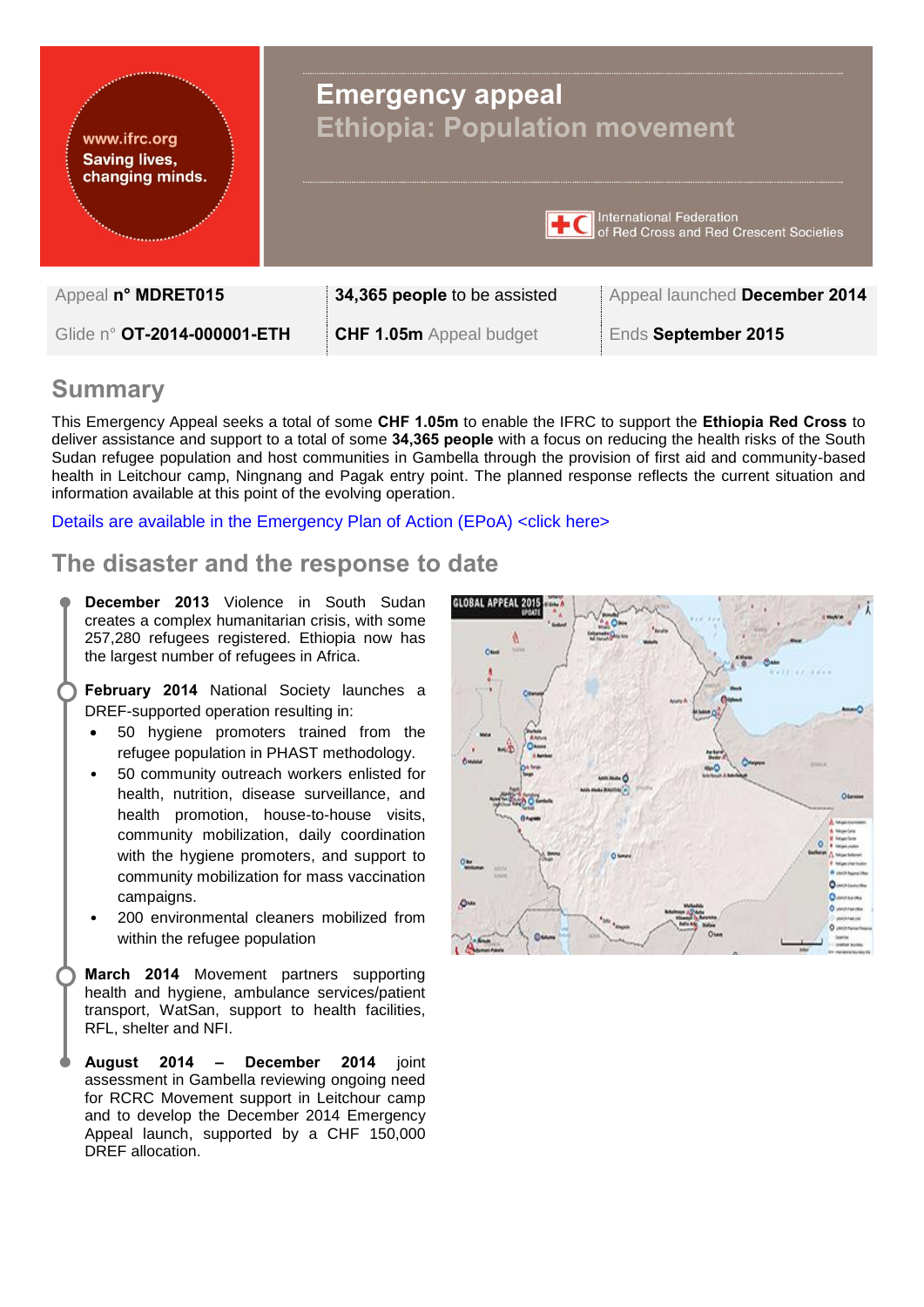# **The operational strategy**

This Emergency Appeal seeks resources to enable the IFRC to support the Red Cross and Red Crescent response to reduce the health risks of the South Sudan refugee population and host communities in Gambella through the provision of first aid and community-based health in Leitchour camp, Ningnang and Pagak entry point. The response articulated here reflects the information available at this point of the evolving operation, and will be adjusted based on the actual influx of new refugees, the establishment of new camps, and further information from monitoring practices. This Emergency Appeal responds to a request from Ethiopian Red Cross Society and seeks funding to support appropriate and timely delivery of emergency response and early recovery assistance. Given the uncertainties regarding camp locations and current logistics challenges, the strategy is heavily focused on health social mobilization, activities that can easily "transfer" to new locations. Lessons learned from previous operations also point to the need to put in place a strong structure in Gambella, and as a result the budget is unusually heavy on support versus relief cost.

#### **Needs assessment and beneficiary selection**

The risk of waterborne disease is high as a result of poor hygiene and sanitation practices including open defecation, insufficient latrines and latrine use, the use of stagnant water for household use, and has resulted in high levels of diarrhoea. Malaria and respiratory tract infections continue to be the leading cause of morbidity in all camps. Access to medical care is limited and there is a need for ambulance referral from clinics at camps/entry points to secondary clinics, and intra camp transfers from household to clinics.

The ERCS will continue its work in Leitchour camp, though also extending to the host community Ningnang, and in the entry point of Pagak. These are areas where the National Society had already worked in the previous months with DREF, Swiss RC and ICRS support. Moreover, both locations have higher health risks due to the flooding. The National Society will be working with a total population of some 53,700 people, of which the ERCS will directly target at least 60% (some 34,500) of them.

### **Table 1: Summary of the targeted persons**

| Camp          | No of people | No of households        |
|---------------|--------------|-------------------------|
| Leitchour     | 28,682       | 7,171 (4 member $x$ hh) |
| Ningnag       | 1800         | 360 (5 members x hh)    |
| Pagak (entry) | 1.783        | 445 (4 members x hh)    |
| Pagak (host)  | 2,100        | 420 (5 members $x$ hh)  |
| <b>TOTAL</b>  | 34,365       | 8,396                   |

Although all refugees are very vulnerable, the ERCS will use the same selection criteria used during the NFI distribution done with ICRC support, such as households with many children, people with disabilities, wounded/injured members, women in labour, lactating mothers and elderly members.



**Coordination and partnerships**



In terms of the Movement engagement in Gambela, Swiss Red Cross recently signed an agreement with ERCS to work on long term capacity building of the regional branch and selected communities including support to local staffing within the branch. ICRC follows the situation and developments in Gambella region and supports the ERCS branch capacity developments. The Swedish Red Cross and Austrian Red Cross have supported the operation by seconding delegates to support assessment processes. IFRC, ICRC and PNSs participate in regular co-ordination meetings convened by ERCS. All issues including potential bilateral and multilateral actions are discussed. IFRC convenes regular co-ordination meetings in Nairobi with ICRC and PNS representatives to share updates on the situation in Ethiopia and neighbouring countries, and Movement action to date.

There are currently a wide range of INGOs and agencies present in Gambella. UNHCR is coordinating the overall humanitarian response in collaboration with ARRA (Administration for Refugee and Returnee Affairs), and with support from multiple sector lead agencies, under the Refugee Coordination Model. Coordinated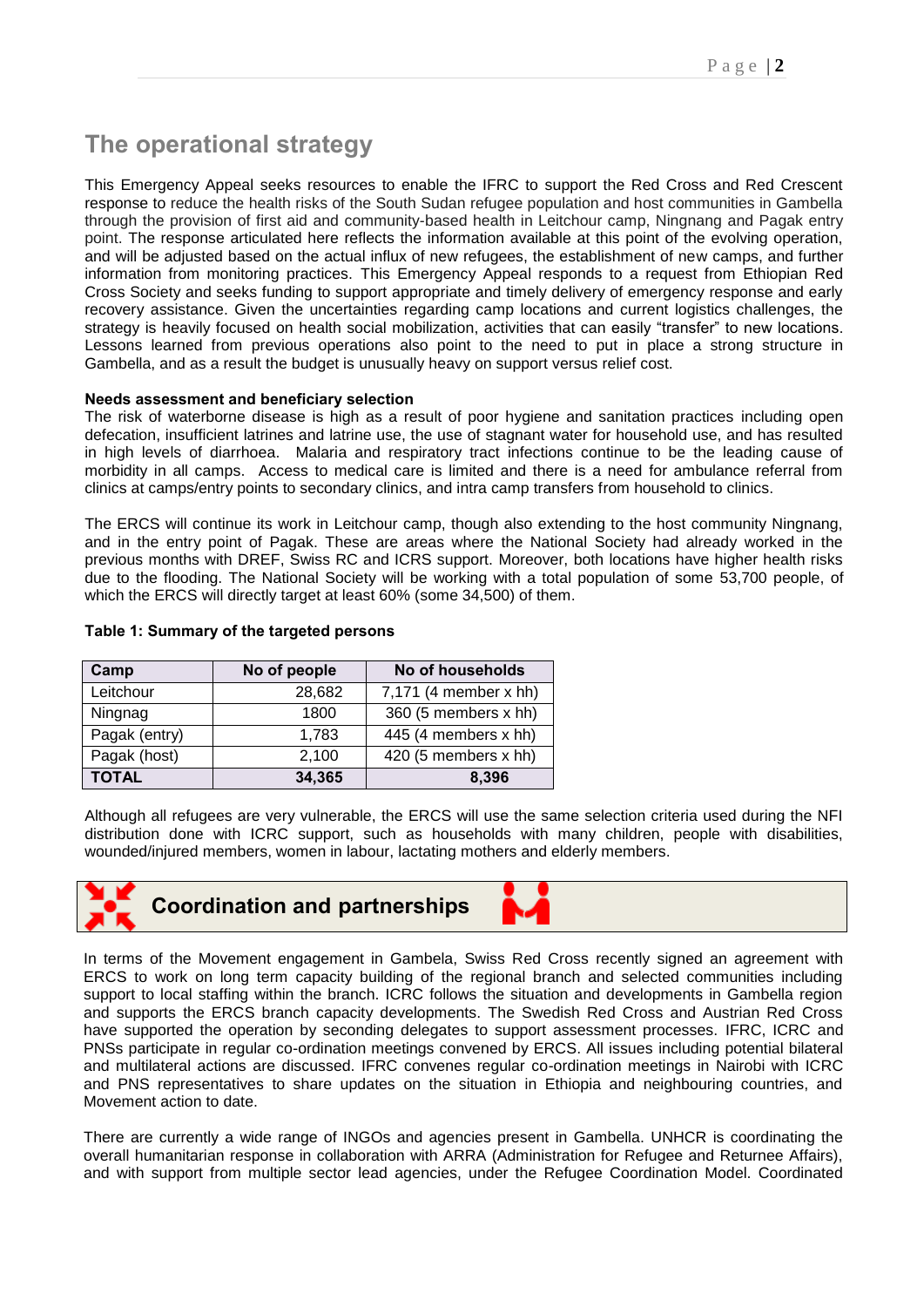responses have been undertaken in all sectors, including: registration, emergency food rations, relief item packages, transportation away from the border areas, water/sanitation, health and nutrition services, protection, education and shelter. Transit centres have been established at the entry points.

## **Proposed sectors of intervention**

# **Health and care**

**Outcome 1: The immediate risks to the health of affected populations in Leitchour camp, Ningnang and Pagak entry point are reduced.**

#### **Output 1.1 The population in Leitchour, Ningnang and Pagak has access to first aid through two posts and referral services with four ambulances**

Activities planned:

- Establishment of Red Cross first Aid posts in Leitchour/Ningnang and in Pagak
- Conduct first aid training sessions for volunteers
- Provide ambulance services for transport of patients from primary to secondary care (two ambulances)
- Determine the best medium for transportation of injured/ill persons within Leitchour/Ningnang
- Provide transportation services within Leitchour/Ningnand for injured and ill people
- Referral of Sexual Gender Bound Violence (SGBV) cases to PSP and medical care.

**Output 1.2 Community-based disease prevention and health promotion is provided to 60% of population in Leitchour, Ningnang and Pagak**

Activities planned:

- Train ERCS refugee and host community volunteers in Malaria control, and ECV in Leitchour (refresher) and Pagak
- Deployment of RDRT specialized in Health
- Conduct health sensitization sessions with community members
- Translation of mobile cinema films into appropriate local language
- Procurement of mobile cinema equipment
- Training of hygiene and health volunteers on mobile cinema delivery
- Production, translation and printing of Information Education Communications (IEC) materials.
- Conduct house to house health promotion
- Procurement of 6,000 mosquito nets
- Distribution and sensitisation on use of impregnated mosquito nets
- Use of mobile cinema to support distributions and epidemic control campaigns
- Nutrition education using the nutrition guide for staff and volunteers

# **Water; Sanitation; Hygiene promotion**

**Outcome 2: The risk of water, sanitation- and vector-borne diseases is reduced among affected communities in Leitchour camp, Ningnang and Pagak, Gambella region**

#### **Output 2.1 Sanitation and hygiene promotion campaigns is provided to 60% of the population in Leitchour/Ningnang and Pagak.**

Activities planned:

- Training of hygiene volunteers on delivery of mobile cinema
- Volunteers in the target population are trained on Hygiene promotion activities which meet Sphere standards in terms of safe drinking water management, environmental sanitation
- Mobilize targeted communities to carry out environmental sanitation activities such as latrine cleaning, drainage, vector control, and solid waste removal
- Based on the assessment, design and print appropriate Information Education Communications (IEC) materials for hygiene promotion
- Carrying out a campaign on priority hygiene and sanitation issues using appropriate channels of communication and methods, including house to house visits.
- Delivery of mobile cinema in support of hygiene and sanitation activities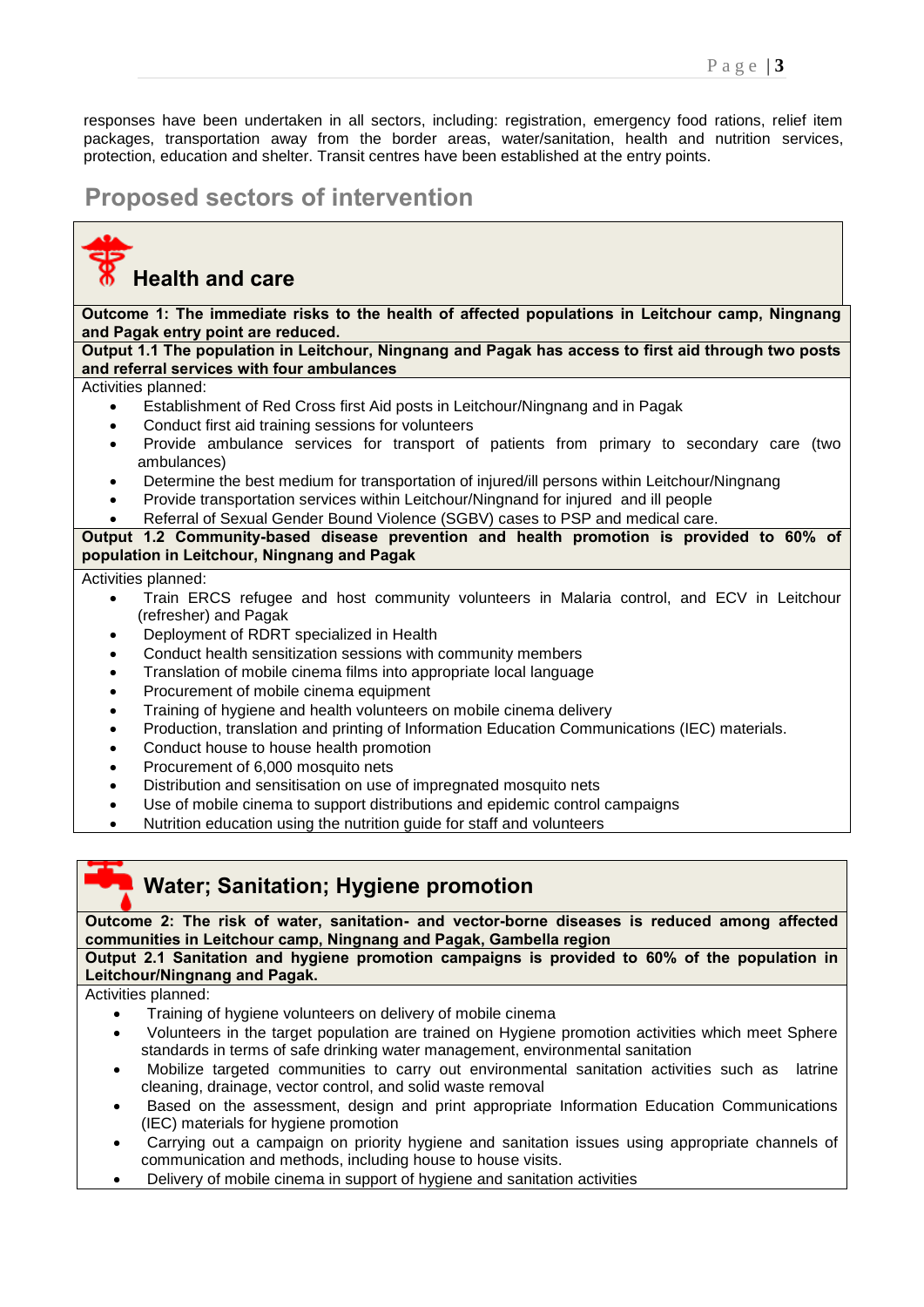- Procurement of protective gear for volunteers and cleaning materials
- Procurement and distribution of soap to households settled in Leitchour/Ningnang

**Output 2.2** Sanitation and hygiene promotion activities are provided to the targeted population, including hygiene-related goods (NFIs)

Activities planned:

- Detailed assessment to identify areas for intervention
- Distribution of 100 cleaning kits in the collective centres
- Distribution of hygiene parcels to the target population
- Implementation of hygiene and environmental sanitation promotion activities for affected communities by the RCS volunteers
- Monitoring of use of household level water treatment and storage

# **National Society capacity building**

**Outcome 3: The disaster preparedness and response capacity of the Ethiopian Red Cross Society to manage the population movement crisis has been strengthened**

**Output 3.1 Volunteer and staff capacity to deliver assistance in Gambella region is increased**

#### Activities planned:

- Review of current NS HQ and Gambella branch capacity for operational implementation
- Create a Gambella capacity building plan in coordination with all Movement partners
- Partnership agreements are established or updated
- Revision of SOPs and roles and responsibilities and development of a regional contingency plan for expected surge of asylum seekers
- Installation of VHF radios in vehicles.
- Procurement of three satellites phones for Gambella, Leitchour and Pagak
- Procurement of ambulances and motorbikes for Gambella branch
- Prepositioning of 2,000 hygiene kits
- Establish a National Society task force at Gambella to coordinate with internal and external partners (operations coordinator, finance, logistics, PMER and field coordinators)
- Appointment of dedicated IFRC staff, including operations manager
- To training the volunteers and staff preparedness :available resources community early warning systems, public awareness and public education for DRR , guide and the public awareness and public education for DRR key messages

#### **Operational support services**

To strengthen field implementation and monitoring, as well as reporting and accountability, a three level structure is being proposed:

- An overall strategic decision making role at headquarter level in Addis Ababa with the ERCS senior management.
- Operational decision making role at Gambella level. New positions will be recruited within the National Society to be based in Gambella: a refugee operations coordinator, as well as a PMER, finance and a logistics officer. The IFRC will support the operation with a mirroring structure of an operations support coordinator, as well as a finance officer (in Addis) and a Reporting and Monitoring Delegate (in Gambela).
- Implementing role at camp and entry point level. Two site coordinators will be hired to maintain consistency among all actions implemented in each location; they will oversee the implementation of the health and watsan objectives in the area. And in each site there will be two field officers who will be in charge of organizing the implementation of the activities with the volunteers.

**Outcome 4: Program design and implementation is informed by continuous participatory monitoring and assessments**

**Output 4.1 The emergency plan of action is updated and revised as necessary to reflect needs**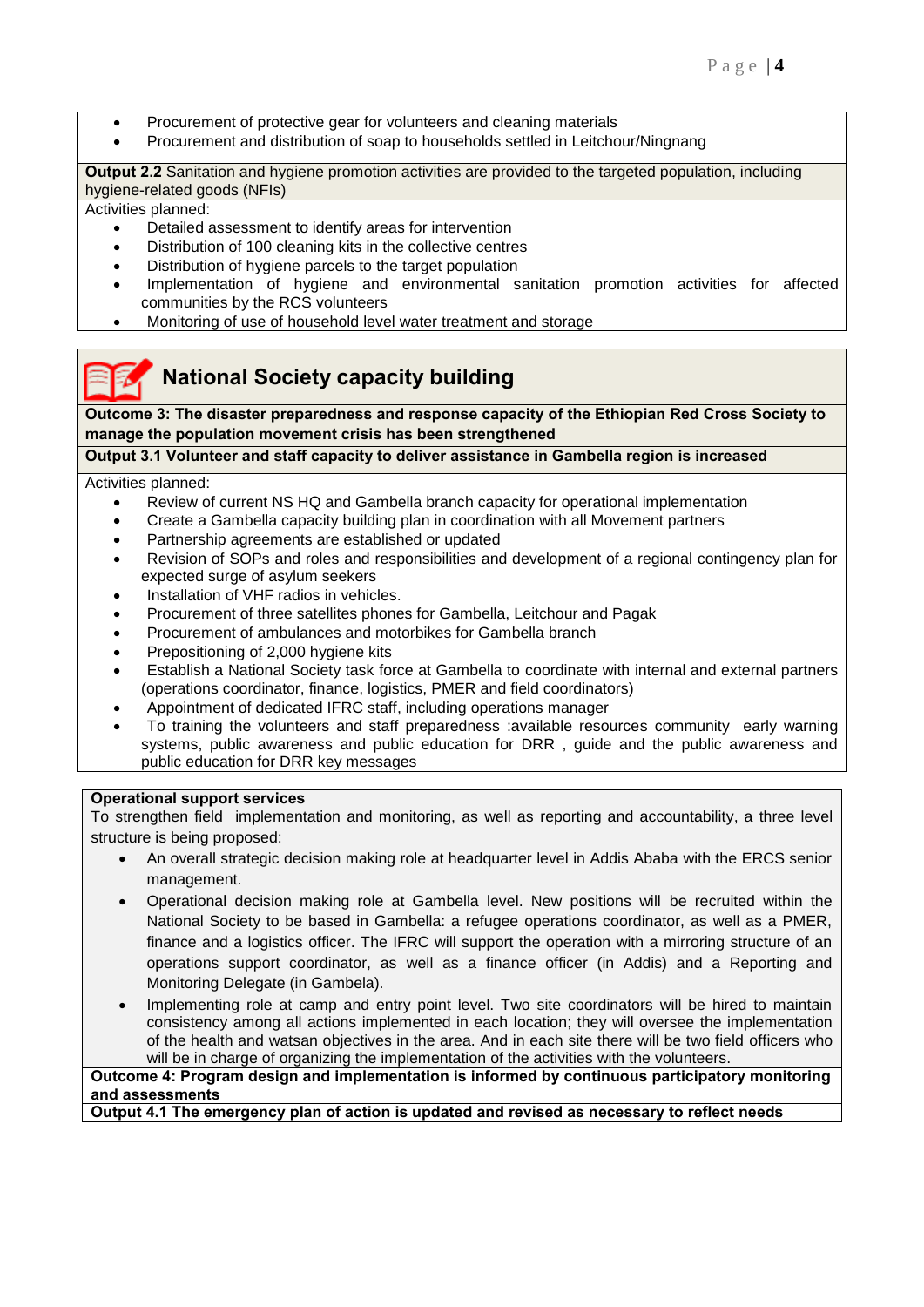Activities planned:

- Undertake a rapid assessment of the situations in camps and entry points
- Conduct regular monitoring of volunteer activities and situation in camp.
- Detailed monitoring and assessment with support of Gambella task force and ERCS HQ
- Attend regular coordination / meetings with UNHCR, ARRA and other key partners in Gambella, and at camp level (Leitchour and Pagak)
- Conduct a final evaluation of the project
- Establishment of feedback and information posts, and supporting processes and procedures to record, analyse and respond to feedback and complaints (as part of the first aid posts)

**Logistics:** The IFRC Regional Office through liaison with IFRC Country representative and the IFRC Operations Manager will support in the procurement of 2,000 hygiene kits to be pre-positioned in Gambella branch, while the ERCS will locally purchase the long lasting insecticide mosquito nets and soaps, as well as all the items needed to conduct weekly sanitation campaigns in the camp. In support of the operation two vehicles will be rented the GLS programme and two motorbikes procured.

**Reporting, monitoring and evaluation:** Regular monitoring of activities, as well of the overall situation, will be carried out by ERCS and IFRC, in close coordination and partnership with ARRA, UNHCR and partners. The operating structure of this operation will employ and deploy two PMER staff, one from ERCS and one from IFRC, who will work with site coordinators and field officers in the implementation of the monitoring tools in each site. The PMER support will aim at collecting information on a weekly basis, information that will then be integrated and provided to all decision makers. In addition to the weekly collection of information and data, monitoring visits from Headquarters and/or Gambella branch have been programmed to occur at least every two months. This would provide the opportunity to assess current situation and redirect our objectives as needed. Finally, an external evaluation has been budgeted as part of the operation in order to assess and learn from the response since its start in early 2014.

The emergency appeal will also support the installation of ERCS first aid posts (alongside the ICRC/ERCS post for RFL actions) and these will also provide an area where beneficiaries can request information and can provide feedback on the actions implemented. Volunteers managing these posts will be trained on how to respond and record different types of feedback, including complaints and reports of corruption or abuse of power. Proper processes and procedures will also be developed and put in place to ensure feedback and complaints are recorded, analysed, responded to and used in programme decision-making.

# **€ Budget**

See attached IFRC Secretariat budget [\(Annex 1\)](#page-6-0) for details. Lessons learned from previous operations point to the need to put in place a strong structure in Gambella, and as a result the budget is unusually heavy on support versus relief cost.

> Walter Cotte **Elhadj Amadou As Sy** Under Secretary General Secretary General Secretary General Programme Services Division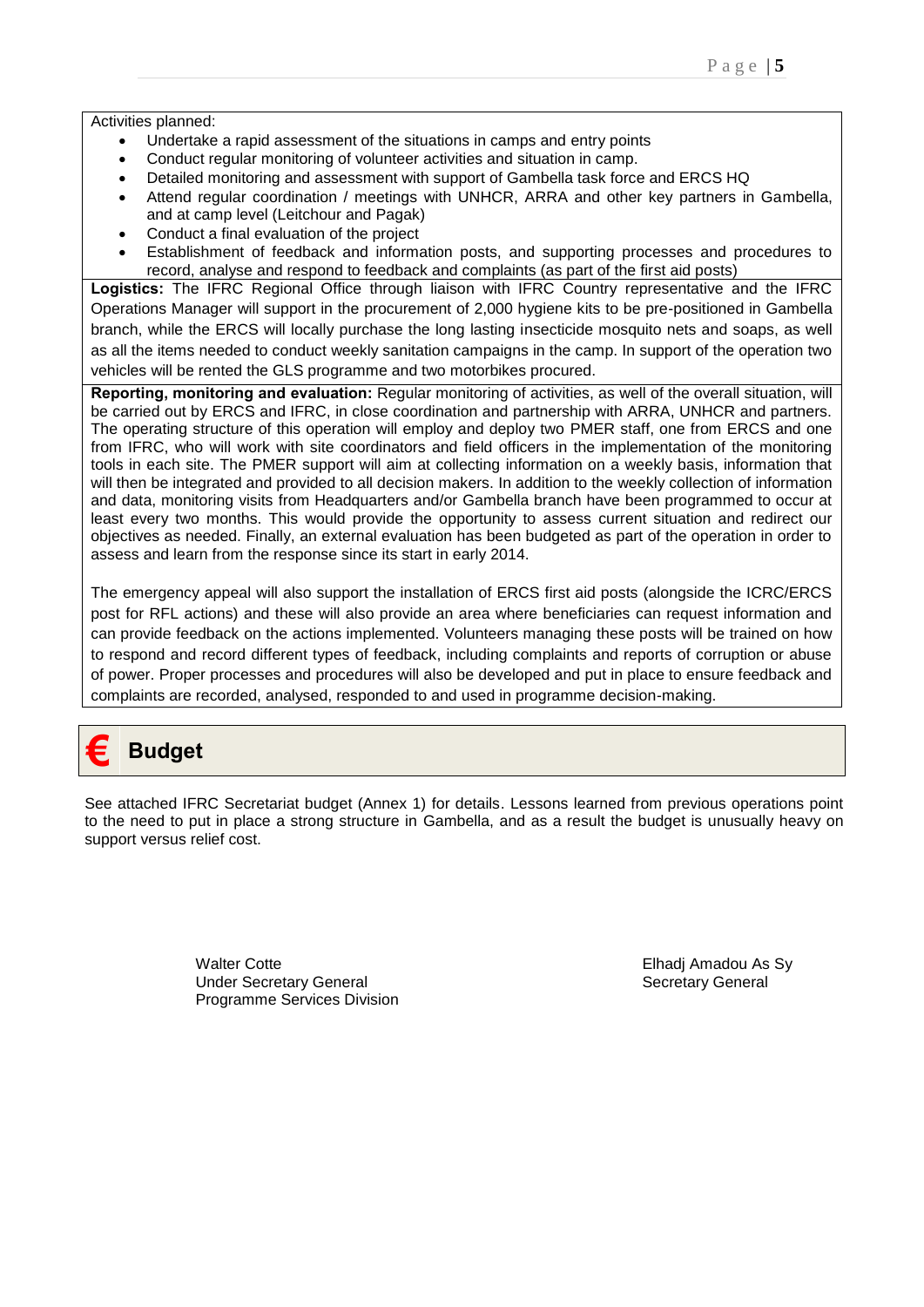Reference documents  $\overline{\mathsf{N}}$ 

Click here for:

• Emergency Plan of Action (EPoA)

### **Contact information**

**For further information specifically related to this operation please contact:**

- **IFRC country Representation:** Jill Clements; Country Representative for Ethiopia; Addis Ababa; Phone +251 11 551 45 71, mobile phone: +251 911 20 71 63 ;Email: [jill.clements@ifrc.org](mailto:jill.clements@ifrc.org)
- **IFRC Regional Representation**: Finnjarle Rode; Regional Representative for East Africa; Nairobi; Phone: +254 20 28 35 000; Email: [finnjarle.rode@ifrc.org](mailto:finnjarle.rode@ifrc.org)
- **IFRC Africa Zone:** Daniel Bolaños, Disaster Management Coordinator for Africa; Nairobi; phone: +254 (0)731 067 489; email: [daniel.bolanos@ifrc.org](mailto:daniel.bolanos@ifrc.org)
- **IFRC Geneva:** Christine South, Operations Quality Assurance Senior Officer; phone: +41.22.730.45 29; email: *christine.south@ifrc.org*
- **IFRC Zone Logistics Unit:** Rishi Ramrakha, Head of zone logistics unit; phone: +254 733 888 022; email: [rishi.ramrakha@ifrc.org](mailto:rishi.ramrakha@ifrc.org)
- **For Resource Mobilization and Pledges:**
	- **IFRC Africa Zone:** Martine Zoethoutmaar, Resource Mobilization Coordinator for Africa; Addis Ababa; phone: +251 93 003 4013; email**:**  [martinezoethoutmaar@ifrc.org](mailto:martinezoethoutmaar@ifrc.org)

**For Performance and Accountability (planning, monitoring, evaluation and reporting):**

 **IFRC Africa Zone:** Robert Ondrusek, PMER Coordinator; Nairobi; phone: +254 731 067277; email: [robert.ondrusek@ifrc.org](mailto:robert.ondrusek@ifrc.org)

### **How we work**

All IFRC assistance seeks to adhere to the **Code of Conduct** for the International Red Cross and Red Crescent Movement and Non-Governmental Organizations (NGOs) in Disaster Relief and the **Humanitarian Charter and Minimum Standards in Humanitarian Response (Sphere**) in delivering assistance to the most vulnerable. The IFRC's vision is to inspire**, encourage, facilitate and promote at all times all forms of humanitarian activities** by National Societies, with a view to **preventing and alleviating human suffering**, and thereby contributing to the maintenance and promotion of human dignity and peace in the world.

The IFRC's work is guided by Strategy 2020 which puts forward three strategic aims:



Save lives. protect livelihoods. and strengthen recovery from disaster and crises.





Promote SOCial inclusion and a culture of non-violence and peace.